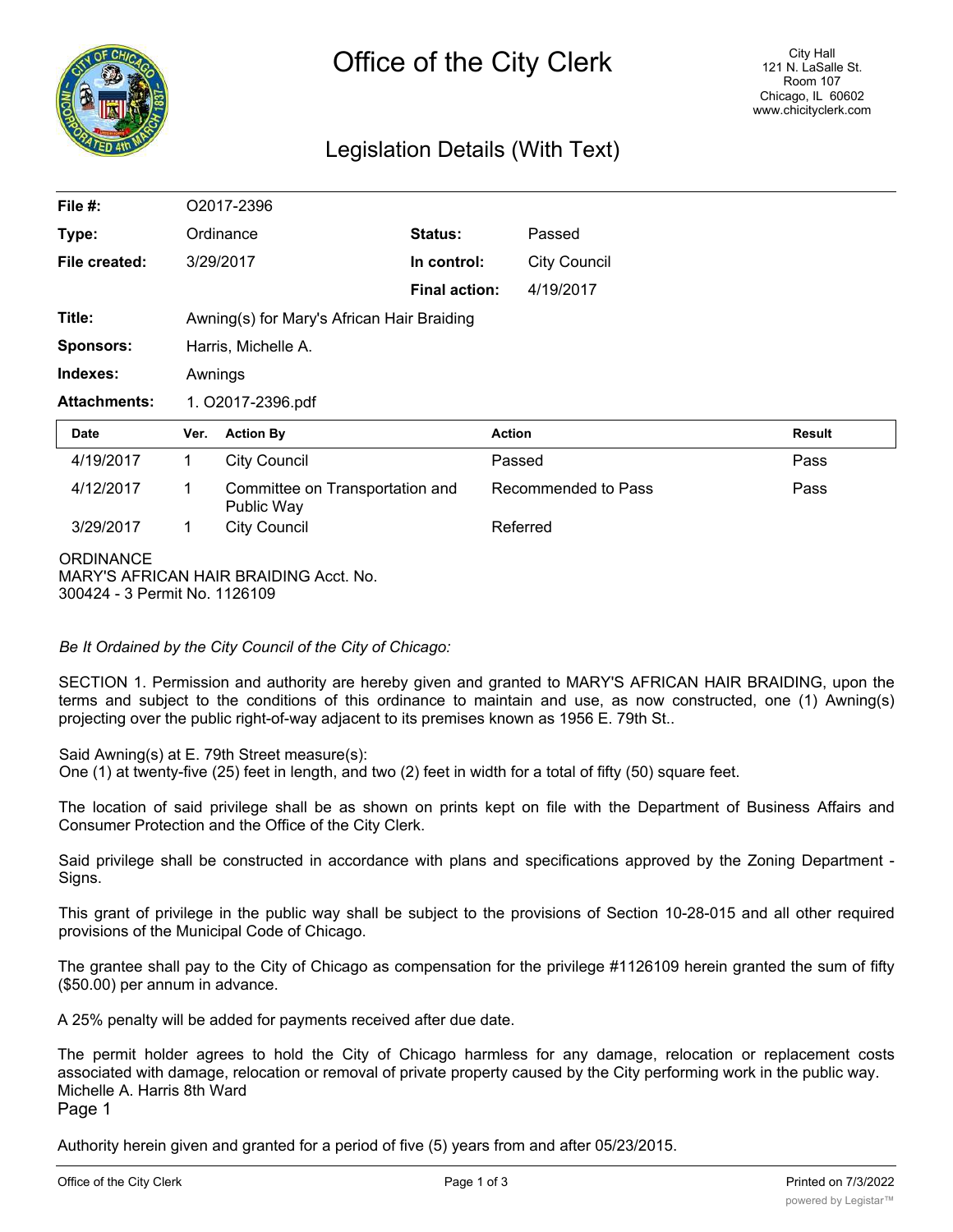$\overline{\phantom{0}}$ ?age 2 of 4)

> Department of Business Affairs and Consumer Protection Small Business Center - Public Way Use Unit City Hall - 121 N. LaSalle Street.. Room 800 • Chicago, IL 60602 312-74-GOB1Z/ 312-744-6249 • (312) 744-1944 (TTY) blip://www citvofchicago.org/bacp <http://citvofchicago.org/bacp>

**03/29/2017**

## **Alderman Michelle A. Harris**

Ward # 08 City of Chicago City Hall, Room 200 121 North LaSalle Street Chicago, Illinois 60602

**Re: An ordinance to use and maintain a portion of the public right-of-way for one (1) awning(s) for MARY'S AFRICAN HAIR BRAIDING, adjacent to the premises known as 1956 E. 79th St..**